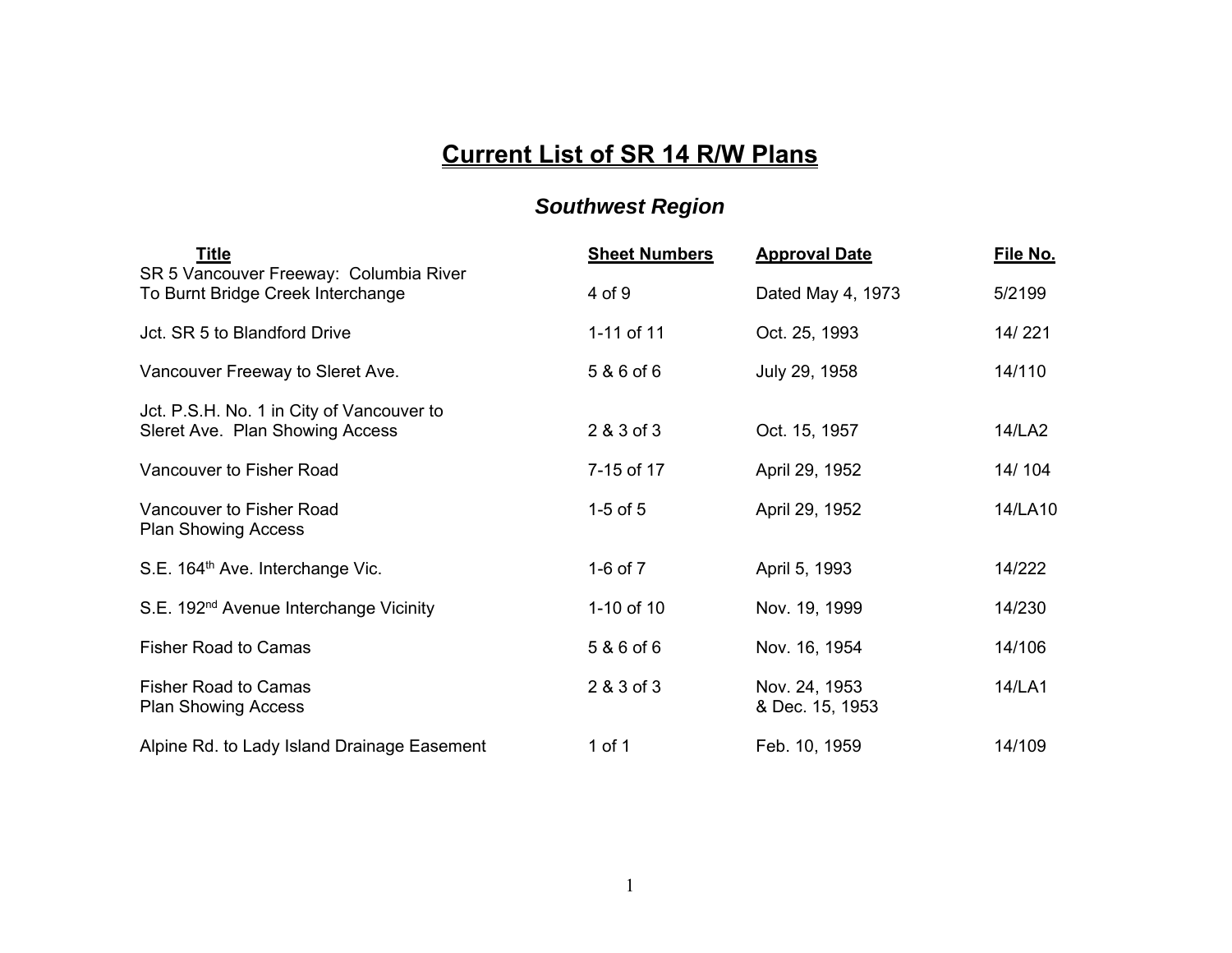| Washougal River in Camas to 17th St. in<br>Washougal                      | $1$ of $6$   | July 9, 1963        | 14/140  |
|---------------------------------------------------------------------------|--------------|---------------------|---------|
| Lady Island to 6 <sup>th</sup> Street                                     | 1-16 of 16   | Aug. 20, 2009       | 14/233  |
| Alpine Road to Lady Island in City of Camas                               | 1 & 2 of 2   | Oct. 1, 1957        | 14/109  |
| Alpine Road to Lady Island in City of Camas<br><b>Plan Showing Access</b> | 1 of $1$     | May 7, 1957         | 14/LA13 |
| Washougal River in Camas to 17th St. in<br>Washougal                      | 5 & 6 of 6   | July 9, 1963        | 14/140  |
| 17th St. in Washougal to County Road. No. 142                             | $1-7$ of $7$ | Dated Sept. 5, 1968 | 14/143  |
| Washougal to Skamania County Line                                         | $4-6$ of $6$ | Oct. 8, 1924        | 14/28   |
| <b>Clark County Line to Prindle Vicinity</b>                              | 1-26 of 26   | Sept. 4, 2008       | 14/231  |
| <b>Marble Road Vicinity</b>                                               | 1-4 of 4     | Sept. 1, 2017       | 14/234  |
| Prindle to Skamania                                                       | $1-6$ of $6$ | Oct. 9, 1925        | 14/35   |
| Woodard Creek Road Vic.                                                   | $1-4$ of $4$ | Dec. 2, 1996        | 14/228  |
| Skamania East                                                             | 3 of 5       | Undated             | 14/21   |
| <b>Woodard Creek to Beacon Rock</b>                                       | $1$ of $1$   | Mar. 16, 1927       | 14/37A  |
| Beacon Rock to Greenleaf                                                  | $1-3$ of $3$ | Mar. 16, 1926       | 14/37   |
| <b>North Bonneville Vicinity</b>                                          | $1-9$ of $9$ | June 19, 1987       | 14/214  |
| <b>Rands to Greenleaf</b>                                                 | $3$ of $6$   | Apr. 24, 1923       | 14/27   |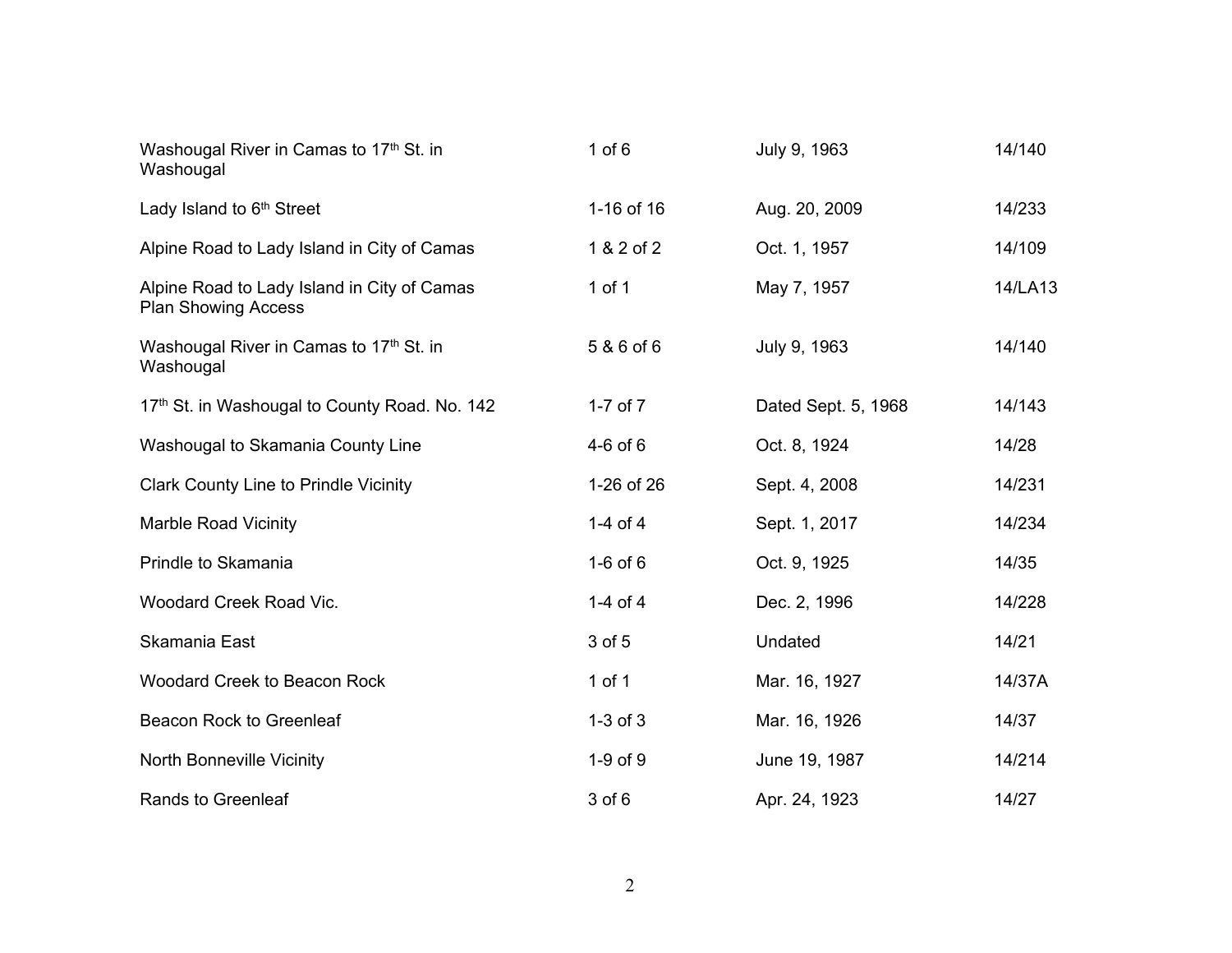| <b>Stevenson to Rands</b>                                 | 3 of 3               | Mar. 16, 1927                          | 14/41   |
|-----------------------------------------------------------|----------------------|----------------------------------------|---------|
| <b>Blue Creek to Skadat</b>                               | $1-3$ of $4$         | Aug. 24, 1937                          | 14/66   |
| <b>Stevenson Vicinity</b>                                 | 1 & 2 of 2           | Feb. 23, 1996                          | 14/227  |
| <b>Stevenson to Wind River</b>                            | $2$ of $5$           | May 18, 1925                           | 14/33   |
| <b>Stevenson to Wind River</b><br>Revised Mar. 26, 1929   | 2, 3, 3A, 4 & 5 of 5 | May 18, 1925                           | 14/46   |
| <b>Wind River Vicinity</b>                                | $1-5$ of $5$         | June 15, 2018                          | 14/235  |
| <b>Stevenson to Wind River</b><br>Revised June 22, 1927   | 4&5 of 5             | May 18, 1925                           | 14/46   |
| Wind River Bridge Vic.                                    | 1 & 2 of 2           | May 2, 1983                            | 14/204  |
| Wind River to Wind Mountain                               | 2 & 3 of 3           | June 29, 1954                          | 14/105  |
| Wind River to Wind Mountain<br><b>Plan Showing Access</b> | 1 & 2 of 2           | Dec. 15, 1953                          | 14/LA11 |
| <b>Wind River to Collins</b>                              | 3 & 4 of 4           | Nov. 24, 1931                          | 14/71   |
| <b>Collins to Cooks</b>                                   | 1-4 of $4$           | April 14, 1931                         | 14/70   |
| Cook - East                                               | 1 of $2$             | Oct. 3, 1933<br>Revised April 17, 1934 | 14/57   |
|                                                           | $2$ of $2$           | Oct. 3, 1933                           |         |
| <b>Cooks East to Underwood West</b>                       | 1 of $4$             | March 6, 1934<br>Revised Dec. 4, 1934  | 14/61   |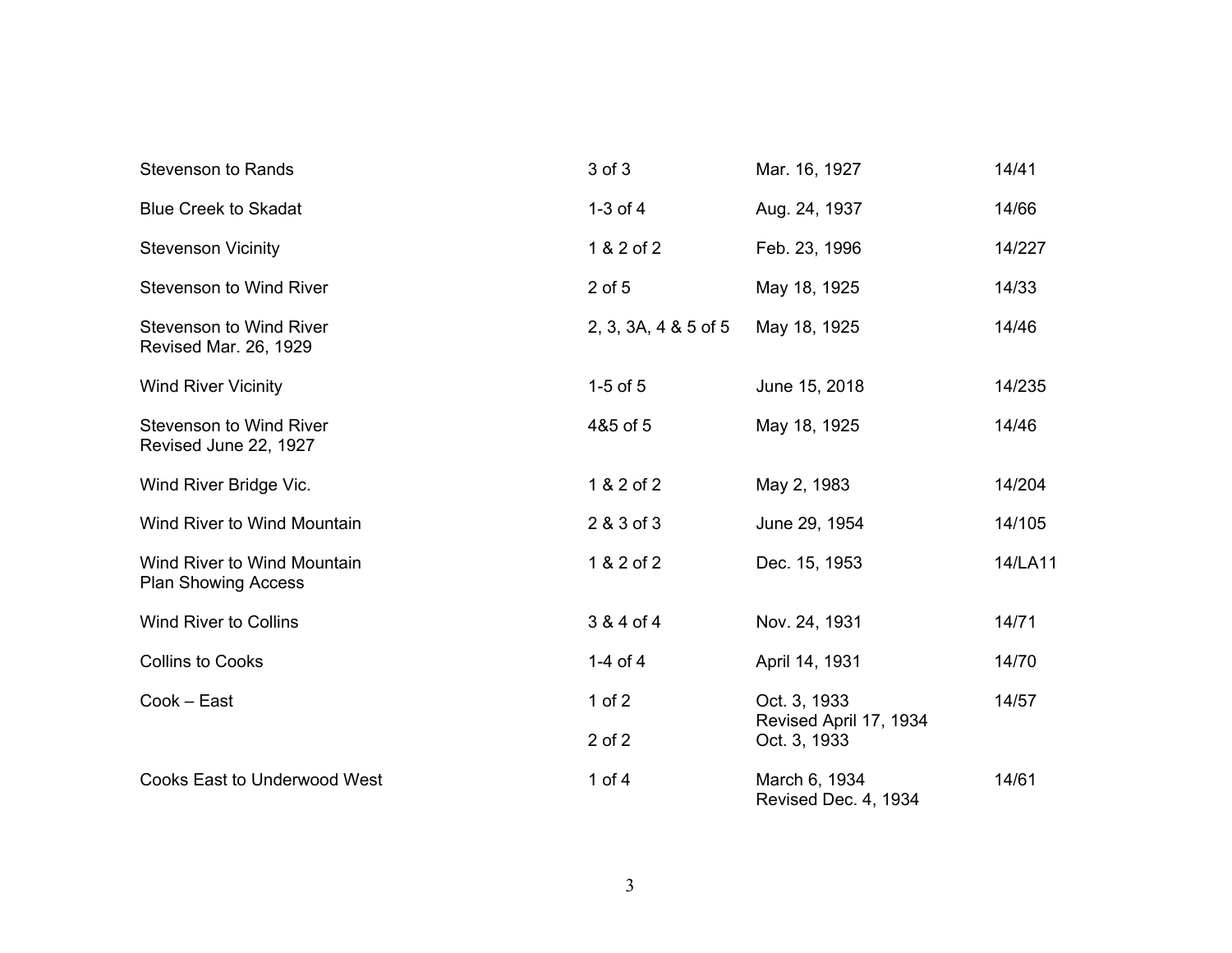|                                                                                       | $2-4$ of $4$                      | March 6, 1934<br>Revised Dec. 4, 1934                                | 14/58A |
|---------------------------------------------------------------------------------------|-----------------------------------|----------------------------------------------------------------------|--------|
| <b>Underwood West</b>                                                                 | 1 & 2 of 2                        | Jan. 23, 1934                                                        | 14/56  |
| <b>Underwood Vicinity</b>                                                             | $1$ of $1$                        | Mar. 6, 1934                                                         | 14/58  |
| White Salmon River Bridge at Underwood<br>Railway Encroachment Sections (exhibit map) | 1 & 2 of 2                        | Sept. 18, 1969                                                       | 14/166 |
| Underwood to Bingen                                                                   | $1$ of $3$                        | Oct. 5, 1921                                                         | 14/51  |
| Dock Grade Road Vic. to Vine Street Vic.                                              | 1-10 of 10                        | Nov. 17, 1995                                                        | 14/226 |
| Bingen to Lyle                                                                        | 2-4 of 11                         | June 21, 1922                                                        | 14/50  |
| <b>Bingen Tunnel Vicinity</b>                                                         | 1 of 1                            | Aug. 27, 1970                                                        | 14/170 |
| Bingen to Rowland Lake                                                                | 1 & 6 of 6                        | Oct. 30, 1962                                                        | 14/145 |
| <b>Rowland Lake to Klickitat River</b>                                                | 1-11 of 11                        | Dec. 2, 1958                                                         | 14/114 |
| Rowland Lake to Klickitat River<br><b>Plan Showing Access</b>                         | $1-3$ of $3$                      | Nov. 5, 1958                                                         | 14/LA9 |
| Lyle to Snowden Road                                                                  | 1 & 2 of 4                        | Sept. 15, 1932                                                       | 14/80  |
| Lyle to Skadat                                                                        | 1, $6 - 8$ of $8$<br>$2-5$ of $8$ | Nov. 24, 1931 & Sept. 7, 1932 14/82<br>Nov. 24, 1931 & Nov. 22, 1932 |        |
| <b>Skadat to Grand Dalles</b>                                                         | 1-4 of 4                          | Feb. 24, 1931                                                        | 14/78  |
| <b>Grand Dalles to Spearfish</b>                                                      | $1-3$ of $3$                      | July 29, 1930                                                        | 14/76  |